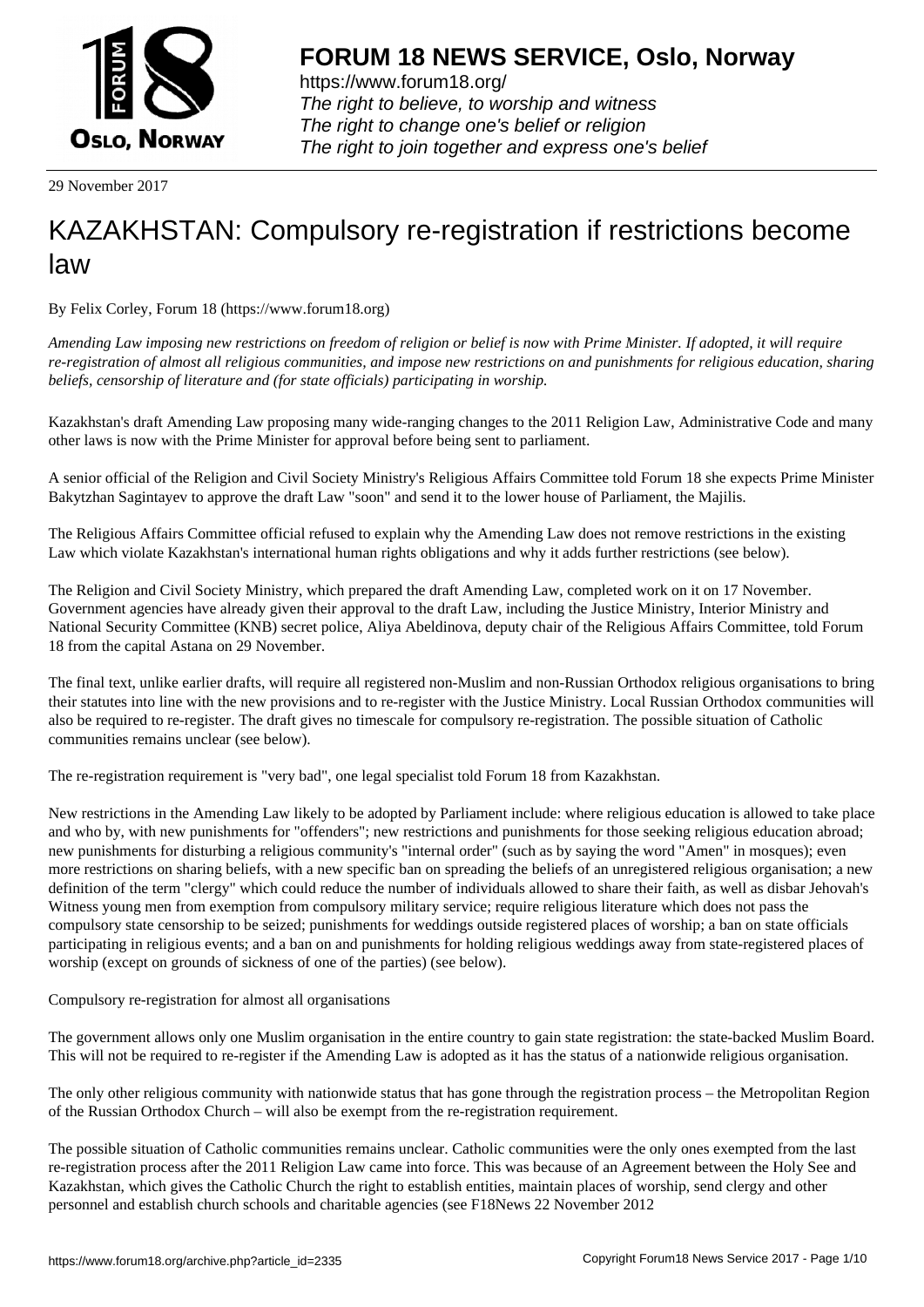At the end of the (so far unspecified) re-registration deadline, regional administrations are to go to court to liquidate regional religious organisations that no longer meet the requirements of the Law, as well as local religious organisations that have failed to bring their statutes into line with the new provisions and have failed to gain re-registration.

# "Consultation", but no change

The Religion and Civil Society Ministry briefly posted the final text in Kazakh and Russian on its website but soon removed it. The Ministry took part in a conference on the draft Amending Law at a hotel in Astana on 22 November, but did not change the draft as a result of participants' comments. The Ministry presented the draft Amending Law to foreign diplomats on 24 November.

The Religion and Civil Society Ministry first made public their proposed draft Amending Law on 14 August 2017 (see F18News 18 August 2017 http://www.forum18.org/archive.php?article\_id=2308). A further draft was made public on 2 October (see F18News 10 October 2017 http://www.forum18.org/archive.php?article\_id=2324).

On 29 November, Forum 18 began to ask Abeldinova, deputy chair of the Religious Affairs Committee, why her Ministry had taken no account of international recommendations to amend existing Laws, why provisions in the existing Religion Law which violate international human rights norms have not been removed, and why new provisions violating international human rights norms are in the Amending Law. She immediately responded that all questions must be put in writing and then put the phone down.

# Earlier January 2017 Amending Law

The latest draft Amending Law follows a previous "extremism and terrorism" Amending Law, prepared by the KNB secret police, changing five Codes and 20 individual laws including the 2011 Religion Law. This came into force in January 2017 and imposed new restrictions on foreign religious travel and more explicit provisions banning and punishing the production or distribution of literature about religion. It also restricts the number of copies of publications about religion an individual is allowed to import "for personal use" without being subject to state censorship. Only one copy of any individual publication can now be imported without undergoing censorship. It ignored recommendations from an October 2016 Organisation for Security and Co-operation in Europe (OSCE) Preliminary Opinion calling for restrictions on the exercise of freedom of religion or belief – particularly over censorship of literature about religion and foreign travel for religious purposes – to be removed from the Amending Law and from existing laws (see F18News 5 January 2017 http://www.forum18.org/archive.php?article\_id=2243).

# Three Codes and 9 Laws to be amended

The proposed new restrictions and punishments are part of a wide-ranging draft Amending Law "Introducing changes and Additions to Laws on Questions of Religious Activity and Religious Associations". The draft Amending Law proposes changes to three Codes and nine Laws, including the 2011 Religion Law (see Forum 18's Kazakhstan religious freedom survey http://www.forum18.org/archive.php?article\_id=1939) and the Code of Administrative Offences.

The draft Amending Law would remove none of the existing restrictions on the exercise of freedom of religion or belief which have been repeatedly criticised by international organisations, human rights defenders in Kazakhstan and abroad, and by many other local people (see Forum 18's Kazakhstan religious freedom survey http://www.forum18.org/archive.php?article\_id=1939).

This failure to remove the existing restrictions on freedom of religion and belief is directly contrary to the recommendations of the United Nations (UN) Human Rights Committee, which in its July 2016 Concluding Observations (CCPR/C/KAZ/CO/2) called on Kazakhstan to "guarantee the effective exercise of freedom of religion and belief and freedom to manifest a religion or belief in practice. It should consider bringing article 22 of its Constitution into line with the Covenant [the International Covenant on Civil and Political Rights - ICCPR] and revise all relevant laws and practices with a view to removing all restrictions that go beyond the narrowly construed restrictions permitted under article 18 of the Covenant" (see http://tbinternet.ohchr.org/\_layouts/treatybodyexternal/Download.aspx?symbolno=CCPR%2fC%2fKAZ%2fCO%2f2). Yet Kazakhstan has ignored this and similar recommendations (see F18News 22 July 2016 http://www.forum18.org/archive.php?article\_id=2201).

The Amending Law is set to reach Parliament as laws increasing state control over communications and over lawyers are already in Parliament, the Kazakhstan International Bureau for Human Rights and Rule of Law note in a joint report with the International Partnership for Human Rights (see

http://iphronline.org/kazakhstan-problematic-draft-laws-politically-motivated-imprisonments.html).

Once the government has approved a draft Law, it can be swiftly adopted in parliament and signed by the president. On 5 September 2011 a new Religion Law, and an Amending Law changing nine other laws and legal provisions including the Administrative Code were introduced into Parliament. Both were adopted very quickly, despite strong criticism from national and international human rights defenders. They were signed into law by President Nursultan Nazarbayev on 11 October 2011 – the same day that Kazakhstan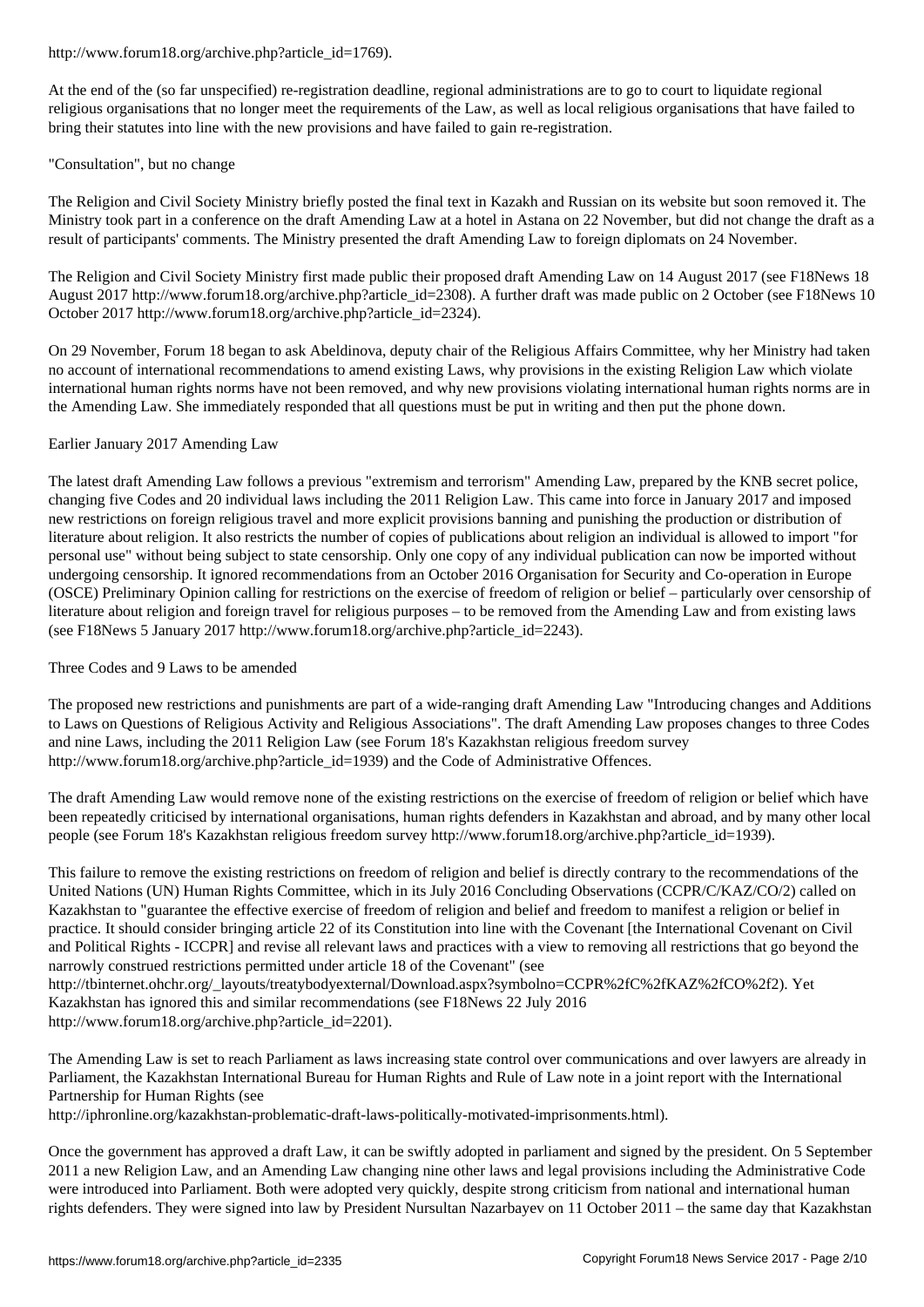Forum 18's Kazakhstan religious freedom survey http://www.forum18.org/archive.php?article\_id=1939).

### No OSCE or Venice Commission legal reviews sought

The Kazakh authorities sought no legal reviews of the Amending Law, either from the OSCE or the Council of Europe's Venice Commission (see F18News 10 October 2017 http://www.forum18.org/archive.php?article\_id=2324).

When the 2011 Religion Law was signed into law the OSCE Office for Democratic Institutions and Human Rights (ODIHR) expressed its "disappointment", as "the legislation appears to unnecessarily restrict the freedom of religion or belief and is poised to limit the exercise of this freedom in Kazakhstan". The ODIHR reiterated "the continued relevance of our 2009 Opinion on the previous draft legislation. ODIHR continues to stand ready to provide advice and assistance on bringing Kazakhstan's freedom of religion legislation fully in line with international standards and OSCE commitments."

The 2009 OSCE Opinion found that "many serious issues remain with respect to the Proposed Religion Law's compliance with international human rights standards, including in particular OSCE commitments" (see F18News 4 February 2009 http://www.forum18.org/Archive.php?article\_id=1249).

An October 2016 OSCE Preliminary Opinion Legal Review on the January 2017 Amending Law, which called for restrictions on the exercise of freedom of religion or belief to be removed, was ignored by the government (see F18News 5 January 2017 http://www.forum18.org/archive.php?article\_id=2243).

Ignoring international human rights obligations

A new Article 3, Part 3 of the Religion Law states that "Manifesting the freedom to profess religion or belief is subject only to limitations prescribed by law and necessary to protect the constitutional order, public order, the rights and freedoms of the individual, and the health or morals of the population".

Despite (as noted above) ignoring UN Human Rights Committee recommendations on Kazakhstan's laws and state actions, the Comparative Table claims the new Religion Law article has been drafted in accordance with General Comment 22 of the UN Human Rights Committee on Article 18 ("Freedom of thought, conscience and religion") paragraph 3 of the International Covenant on Civil and Political Rights (ICCPR). ICCPR Article 18 (3) specifies the only grounds on which manifestations of the freedom of thought, conscience and religion may be limited.

But the Religion Law changes propose that Kazakhstan even more flagrantly break its binding international human rights law obligations to protect freedom of religion and belief and other human rights. In support of this, the drafters of the changes cite similar legal provisions violating human rights in Uzbekistan, Tajikistan, Turkmenistan, Azerbaijan and elsewhere (see below).

The proposed Religion Law changes also include criteria (such as protecting the constitutional order) which are not legitimate reasons for restricting the manifestation of freedom of religion or belief. It ignores the same General Comment No. 22 paragraph 3 that ICCPR Article 18 "is to be strictly interpreted: restrictions are not allowed on grounds not specified there, even if they would be allowed as restrictions to other rights protected in the Covenant, such as national security. Limitations may be applied only for those purposes for which they were prescribed and must be directly related and proportionate to the specific need on which they are predicated. Restrictions may not be imposed for discriminatory purposes or applied in a discriminatory manner" (see http://tbinternet.ohchr.org/\_layouts/treatybodyexternal/Download.aspx?symbolno=CCPR%2fC%2f21%2fRev.1%2fAdd.4&Lang=e n).

The changes would once again grant the police the right to prepare records of an offence under some parts of Administrative Code Article 490 ("Violation of the Religion Law"). Only religious affairs officials have previously been empowered to prepare such records. The Comparative Table providing commentary claims that this has made it difficult to bring such prosecutions because religious affairs officials at a local level are absent.

The final draft for the first time introduces a possible punishment under the Administrative Code of a warning for first "offences", alongside the existing fines and three-month bans on a religious organisation's activity.

However, Article 490, Part 1 would still violate Kazakhstan's international human rights commitments by punishing individuals or communities who "conduct religious rites", charitable activity, import, publish or distribute religious literature or other items, or build or re-designate places of worship without prior state permission or teach religion outside the narrowly-defined legal restrictions.

The ban on exercising freedom of religion and belief without state permission violates international law, as outlined in the OSCE/Venice Commission Guidelines on the Legal Personality of Religious or Belief Communities (see http://www.osce.org/odihr/139046). Kazakhstan is both an OSCE participating State and a Venice Commission member state.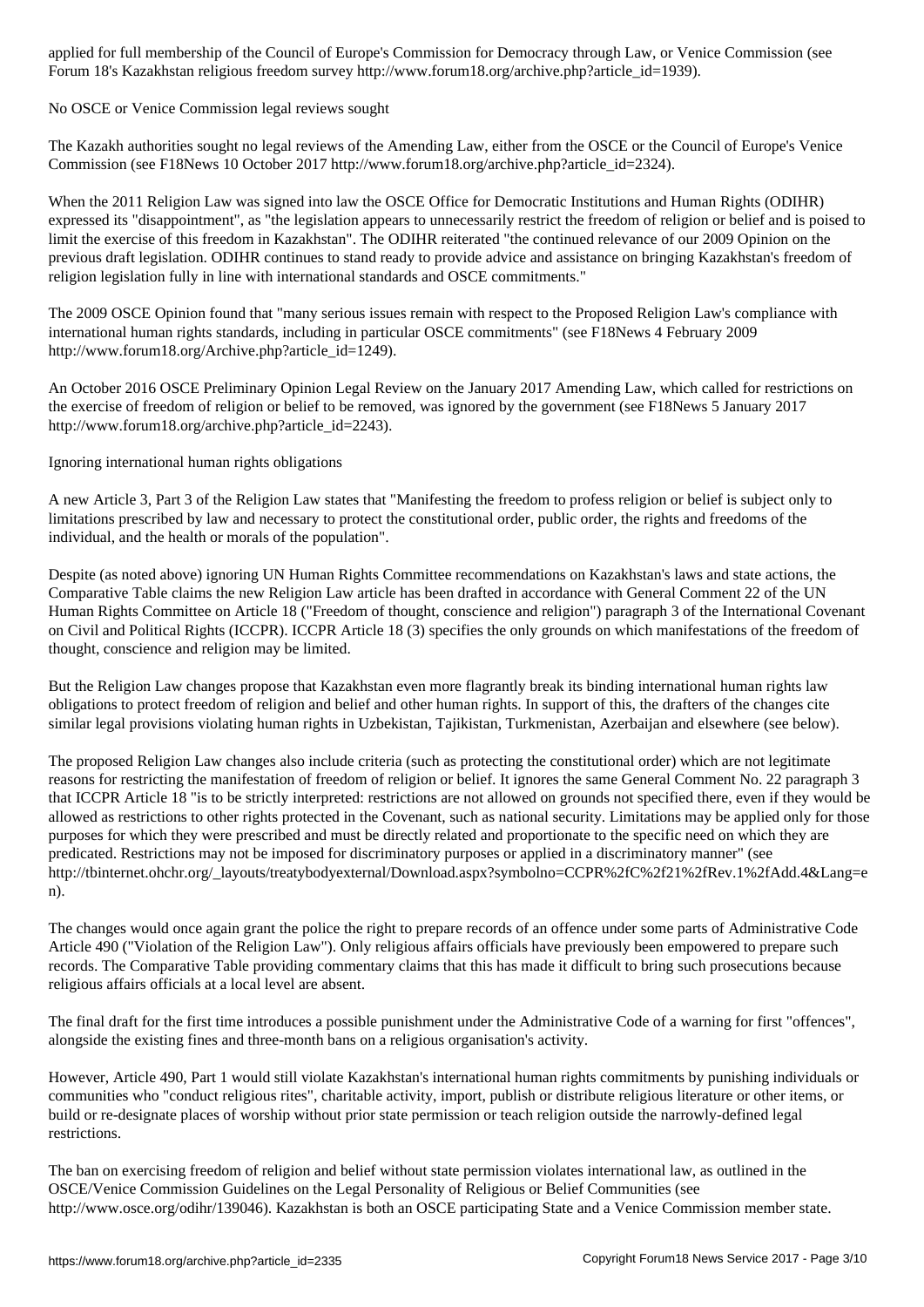The authorities remain especially concerned about children's participation in meetings for with the prime  $\Gamma$ minister requires one parent, close adult relative or guardian to be present at a religious event with a child under 16, while a child would not be allowed to be present if one parent objected (see below).

Despite the removal from the final draft of various proposed provisions that would have violated Kazakhstan's international human rights commitments, the draft changes to a wide range of laws continue to include, among other restrictions: more restrictions on and punishments for religious teaching without state permission; more restrictions on sharing beliefs; and apparently increased but vaguely defined confiscation of religious literature which does not pass the compulsory state censorship (see below).

The ban on exercising human rights without state permission violates international law, as outlined in the OSCE/Venice Commission Guidelines on the Legal Personality of Religious or Belief Communities (see http://www.osce.org/odihr/139046). Kazakhstan is both an OSCE participating State and a Venice Commission member state.

Further punishments for religious education and teaching

A new Article 3, Part 6 of the Religion Law effectively bans religious teaching unless it takes place within registered places of worship or registered religious education establishments "in accordance with their statutes", or with the permission of the Regional authorities. The Comparative Table cites similar bans in Uzbekistan, Tajikistan, Turkmenistan and Kyrgyzstan.

It remains unclear if the authorities will punish registered religious communities which conduct religious education in their registered place of worship if the organisation's statute fails to include specific reference to religious education. One legal specialist told Forum 18 that the reference to a religious organisation's statute might allow officials to punish religious organisations that have failed to make explicit reference to religious education of their members in their statutes.

The final text of the Amending Law adds a new provision in Article 3, Part 6 of the Religion Law requiring registered religious educational establishments to "carry out their activity openly, and inform the public about their academic, scholarly research and financial activity".

A new Article 490, Part 1, Point 5 would punish those who violate the Religion Law's restrictions on religious teaching with, for individuals, a warning or a fine of 50 MFIs. Registered religious organisations which violate this provision would face a warning or a fine of 200 MFIs, or a ban on activity for three months. Fines for a second offence within one year would be 200 MFIs on individuals, 300 MFIs on officials and 500 MFIs on religious organisations, with a ban on their activity.

A fine of 100 MFIs (currently 226,900 Tenge – 5,625 Norwegian Kroner, 575 Euros or 680 US Dollars) represents about two months' average wage for those in work.

The Comparative Table claims this is necessary as unspecified groups "actively spread [undefined] destructive ideologies" under the guise of foreign language teaching.

To support its advocacy of Kazakhstan even more flagrantly breaking its binding international human rights law obligation to protect freedom of religion and belief and other human rights, the Comparative Table cites Uzbekistan's Administrative Code Article 241 ("Teaching religious beliefs without specialised religious education and without permission from the central organ of a [registered] religious organisation, as well as teaching religious beliefs privately"). The Comparative Table in support of further restricting freedom of religion and belief also points to the punishment of an Uzbek imam in Namangan Region, Akhmadjon Eshmatov, in April for allegedly using language teaching as a cover for teaching about Islam. In Uzbekistan, even official imams have complained to Forum 18 that they cannot teach Islam to children (see Forum 18's Uzbekistan religious freedom survey http://www.forum18.org/archive.php?article\_id=2314).

The Comparative Table similarly cites Tajikistan's Administrative Code Article 474-3 ("Carrying out of educational and preaching activity by religious communities in institutions of pre-school, secondary school, primary professional, secondary professional and higher professional education, as well as in residential buildings or homes of citizens"). After Tajikistan introduced it, the UN Human Rights Committee criticised the state's restrictions on religious education and other "severe restrictions on freedom of religion" - in its August 2013 Concluding Observations on Tajikistan (CCPR/C/TJK/CO/2) (see Forum 18's Tajikistan religious freedom survey http://www.forum18.org/archive.php?article\_id=2138).

A new Article 3, Part 20 of Kazakhstan's Religion Law would restrict applying for religious education abroad to those who have already gained higher religious education in Kazakhstan. This restriction would not apply to those who undertake foreign religious education under an international agreement, or to members of registered religious organisations that do not have higher religious education facilities within Kazakhstan.

A new Administrative Code Article 490, Part 9 would punish "violations of legal requirements for Kazakh citizens to receive religious education in foreign states according to the established procedure" with a fine of 50 MFIs. Fines on individuals for a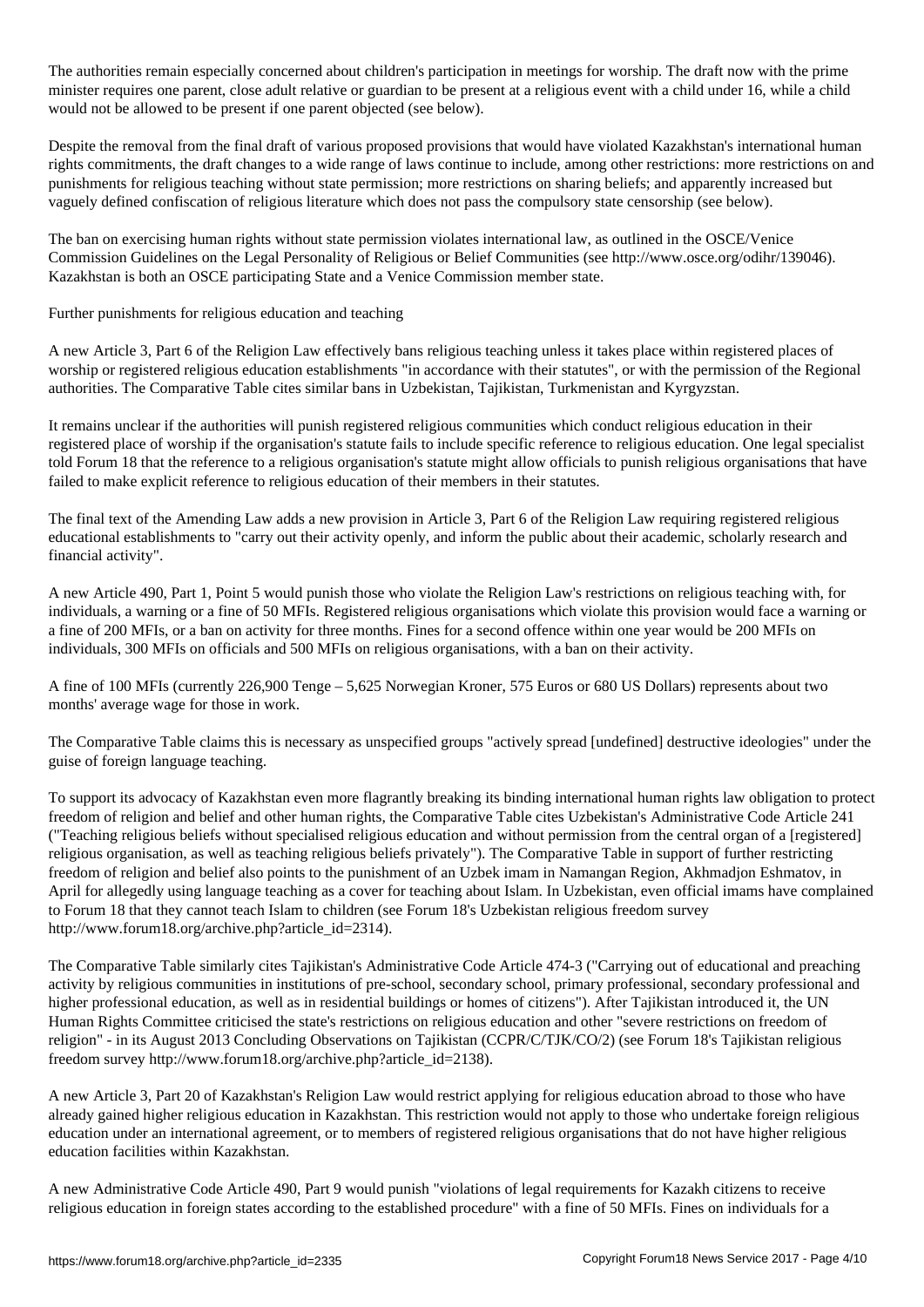In support of Kazakhstan further violating its binding international human rights obligations, the Comparative Table also cites similar legal provisions violating human rights in Turkmenistan (see Forum 18's Turkmenistan religious freedom survey http://www.forum18.org/archive.php?article\_id=2244), Azerbaijan (see Forum 18's Azerbaijan religious freedom survey http://www.forum18.org/archive.php?article\_id=2081), and other human rights violating states.

Disturbing a religious community's "internal order"

activity.

A new Administrative Code Article 490, Part 10 would punish "violations of legal requirements for observance of the internal order in places of worship and the premises of religious organisations". Punishments would be a warning or a fine: for Individuals of 50 MFIs, and religious organisations 100 MFIs.

This appears to be targeted at Muslims who follow rituals and practices which are not in line with those espoused by the state-backed Muslim Board. Although this is nowhere enshrined in law, the state has given the Hanafi Sunni Board a monopoly on all Muslim activity. No Muslim communities which are either outside the state-controlled Muslim Board or non-Sunni Hanafi Muslim are allowed to exist (see Forum 18's Kazakhstan religious freedom survey http://www.forum18.org/archive.php?article\_id=1939).

The Ahmadi Muslim community is banned and all its mosques were forcibly closed and they have been banned from meeting even in their homes (see F18News 24 April 2012 http://www.forum18.org/Archive.php?article\_id=1692). It most recently applied for state registration in 2015. The Religious Affairs Committee rejected the application in July 2016. Its "expert analysis" claimed the group was not Islamic and should therefore remove the word "Muslim" from its name. This followed similar earlier negative state "expert analyses" (see F18News 23 November 2012 http://www.forum18.org/archive.php?article\_id=1769).

The October 2016 OSCE Preliminary Opinion Legal Review on the January 2017 Amending Law, pointed out in relation to such "expert analyses" that "it is generally questionable whether a state body is able to or should be involved in assessing any material with religious content". It added that "the rights to freedom of religion or belief, and to freedom of expression exclude any discretion on the part of the State to determine whether religious beliefs or the means used to express such beliefs, including religious literature or any other materials containing so-called 'religious content', are legitimate" (see F18News 5 January 2017 http://www.forum18.org/archive.php?article\_id=2243).

The Muslim Board's Council of Scholars approved new Regulations for the Internal Order of Mosques in November 2016. This includes a ban on worshippers praying with the word "Amen" aloud. Numerous Muslims have been fined for this under Administrative Code Article 490, Part 2. This punishes: "Impeding lawful religious activity as well as violation of the civil rights of physical persons on grounds of their religious views or insulting their feelings or profanation of items, buildings and places revered by followers of any religion, unless there are signs of criminally punishable actions" (see F18News 28 March 2017 http://www.forum18.org/archive.php?article\_id=2267).

The draft does not ban the government from disturbing a religious community's "internal order", for example by a three-month ban on two Protestant churches and the Jehovah's Witnesses Almaty Administrative Centre from any activities, including meeting for worship (see F18News 6 August 2017 http://forum18.org/archive.php?article\_id=2313).

Even more restrictions on sharing beliefs

Article 3, Part 8 of the proposed amended Religion Law defines what the state claims is individuals' rights to freedom of religion or belief. An amendment maintains the 2011 Religion Law's already high restrictions on conducting "missionary activity", under which all discussion of faith by people without state permission, or not using state-approved texts, or outside state-approved locations, is banned (see Forum 18's Kazakhstan religious freedom survey http://www.forum18.org/archive.php?article\_id=1939).

The proposed Article 3, Part 8 then narrows further what was left of an individual's explicit right to "spread" religious beliefs without state permission.

Article 3, Part 14 of the proposed amended Religion Law already bans the activity of unregistered religious communities. An addition would also explicitly ban the sharing with other people of an unregistered religious community's beliefs.

The Comparative Table complains that individuals facing administrative punishment for "missionary activity" have cited in their defence the already restricted right to share beliefs as set out in the current 2011 Religion Law (see Forum 18's Kazakhstan religious freedom survey http://www.forum18.org/archive.php?article\_id=1939).

State "clergy" definition to be used to restrict sharing beliefs and conscientious objection?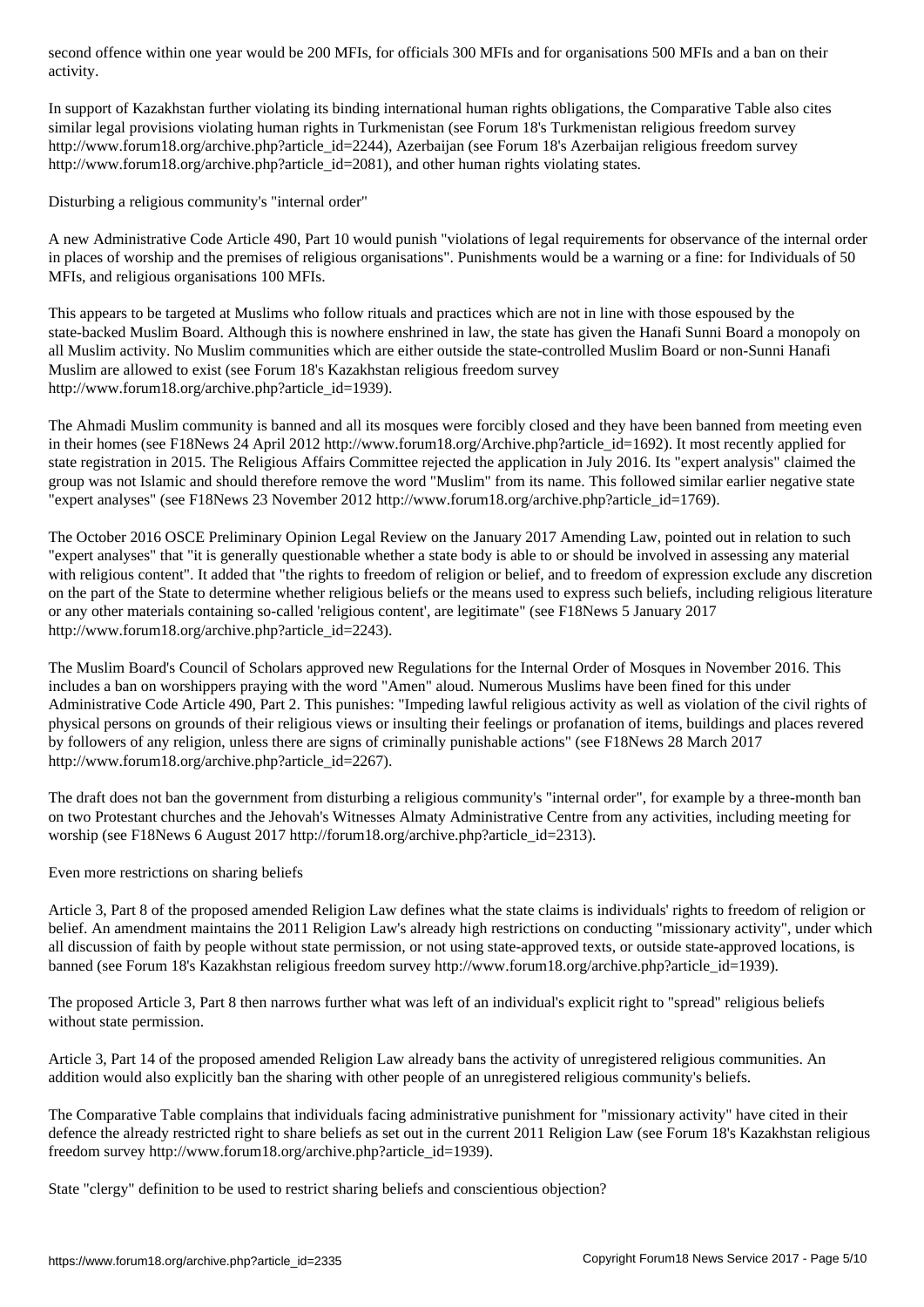preaching could restrict preaching and similar such activities by those not recognised by the state as "clergy", and that "clergy" require nomination by the leaders of a state-registered religious body.

Article 1, Part 5 of the proposed amended Religion Law defines "clergy" more closely as an individual appointed by a registered religious organisation to conduct "spiritual and preaching service". Gaining such a designation requires an individual to be appointed "on the basis of an order from the leader of a [registered] religious organisation".

Some fear that this restriction on religious communities' choice of their own leader could be used to close down those which do not have a hierarchical structure, as well as to reduce the number of people allowed to exercise leadership roles in a community's worship.

The new definition appears to be aimed at reducing the number of individuals who share beliefs without personal state registration as a "missionary" (see Forum 18's Kazakhstan religious freedom survey http://www.forum18.org/archive.php?article\_id=1939). It also appears targeted at Jehovah's Witnesses – who are already frequently fined for sharing their faith – as officials highlight their refusal to perform military service.

People who share their beliefs can also be jailed as prisoners of conscience. Jehovah's Witness prisoner of conscience, pensioner and cancer-sufferer Teymur Akhmedov was jailed in Astana on 2 May for five years and banned for a further three years from conducting "ideological/preaching activity" (see F18News 3 May 2017 http://www.forum18.org/archive.php?article\_id=2277). Prisoner of conscience Akhmedov was, as in other cases involving Muslim and Protestant prisoners of conscience, set up for prosecution by the KNB using informers it recruited. These informers invited those prosecuted to meetings the KNB recorded in which they shared their beliefs (see F18News 2 February 2017 http://www.forum18.org/archive.php?article\_id=2252).

The Comparative Table complains that clergy can currently conduct "missionary activity" while "solely having in hand a certificate from a religious association recognising them as clergy, which [for reasons the Table does not outline] contradicts the concept of 'missionary activity'."

"Introducing such required elements," the Comparative Table adds, "would exclude the illegal use of such status (for example in refusing military service)."

The UN Human Rights Committee in its July 2016 Concluding Observations (CCPR/C/KAZ/CO/2) stated that Kazakhstan "should ensure the legal recognition of conscientious objection to military service, and provide for alternative service of a civilian nature for conscientious objectors" (see

http://tbinternet.ohchr.org/\_layouts/treatybodyexternal/Download.aspx?symbolno=CCPR%2fC%2fKAZ%2fCO%2f2). Yet Kazakhstan has ignored this and similar recommendations (see F18News 22 July 2016 http://www.forum18.org/archive.php?article\_id=2201).

Whether the authorities aim to require Jehovah's Witnesses to conduct military service – their pacifist beliefs do not allow them to have any connection with the military – remains unclear. Although the cases were subsequently dropped, six Jehovah's Witnesses are known to have been under criminal investigation in 2017 for refusing compulsory military service despite having certificates from the Jehovah's Witness Administrative Centre confirming that they are "religious ministers" (see F18News 17 November 2017 http://www.forum18.org/archive.php?article\_id=2333).

# More censorship

A new Article 6, Part 5 of the Religion Law would specify that religious literature which is submitted to the Religious Affairs Committee for the compulsory state religious censorship but which "has received a negative religious expert conclusion" is subject to "removal from circulation". The Comparative Table notes that at present the fate of such unapproved literature is not defined.

There is under the 2011 Religion Law strict censorship of all religious books including the Bible and Koran, and objects such as Russian Orthodox icons - including strict limits on where they can be bought or given away (see Forum 18's Kazakhstan religious freedom survey http://www.forum18.org/archive.php?article\_id=1939).

The October 2016 OSCE Preliminary Opinion Legal Review on the January 2017 Amending Law described the censorship as "a system of authorization which appears to be an excessive, disproportionate and unnecessary limitation to the right to acquire, possess, use, produce, import and disseminate religious publications and materials, which is an integral component of the right to freedom of religion or belief" (see F18News 5 January 2017 http://www.forum18.org/archive.php?article\_id=2243).

#### Children's freedom of religion and belief

A proposed amendment to Article 35 of the 2002 Law on the Rights of the Child requires one parent, close adult relative or guardian to accompany children below the age of 16 in attending worship services and other religious events, and for another parent or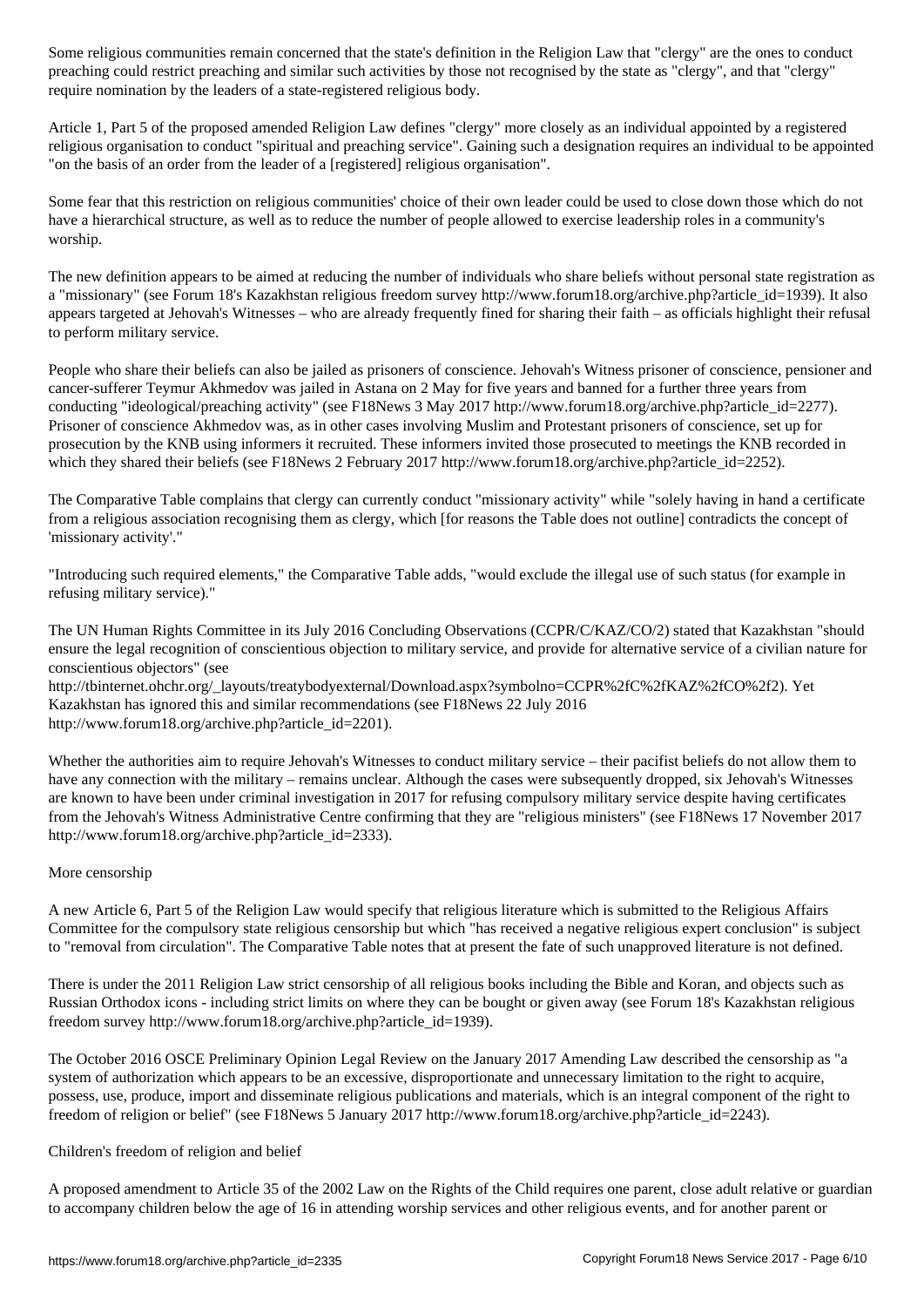The Comparative Table says this is to bring the Law on the Rights of the Child into line with provisions in Article 3, Part 16 of the 2011 Religion Law (Article 3, Part 19 in the proposed amended version). This requires leaders of religious organisations "to take steps to prevent the attraction and/or participation by underage children in the activity of a religious association if one of the child's parents or other of its legal guardians objects". The 2011 Religion Law is unclear both how religious leaders will know if parents disagree over whether their child can accompany one of them to a religious meeting, or whether leaders may be liable if a community under their jurisdiction does not take measures to ensure that every child who attends has the approval of both parents (see Forum 18's Kazakhstan religious freedom survey http://www.forum18.org/archive.php?article\_id=1939).

The proposed Amending Law adds to the proposed Religion Law Article 3, Part 19, a requirement for leaders of religious organisations to ensure that for children under the age of 16 to participate in religious events, one parent, other adult close relative or guardian is present with a child. It also requires them to check that another parent or guardian has not objected.

Religious leaders who fail to prevent children under 16 from attending activities of their registered religious organisation without being accompanied by at least one parent, adult close relative or guardian, as well as who ignore an objection from another parent or guardian, face a warning or a fine of 50 MFIs under Administrative Code Article 490, Part 8. The religious community would be banned from functioning for three months, a punishment that does not exist in the current Administrative Code.

This provision violates the right in international human rights law of children to freedom of religion and belief, as well as the of parents to ensure the religious and moral education of their children (see the UN Special Rapporteur on Freedom of Religion and Belief's compilation on International standards on freedom of religion or belief

http://www.ohchr.org/EN/Issues/FreedomReligion/Pages/Standards.aspx). It also violates the right of everyone to give and receive religious education, as outlined in the OSCE/Venice Commission Guidelines on the Legal Personality of Religious or Belief Communities (see http://www.osce.org/odihr/139046). Kazakhstan is both an OSCE participating State and a Venice Commission member state.

Leaders already punished over children's attendance

A growing number of leaders of religious organisations have faced punishment under the current Administrative Code Article 490, Part 7 (see F18News 21 July 2014 http://www.forum18.org/archive.php?article\_id=1979). This punishes leaders of registered religious organisations who fail to abide by the 2011 Religion Law's existing requirement "to take measures not to allow the involvement and/or participation of under age children in the activity of the religious association when one of the parents or their other legal representatives objects" (see Forum 18's Kazakhstan religious freedom survey http://www.forum18.org/archive.php?article\_id=1939).

Jehovah's Witness and Seventh-day Adventist leaders are known to have been fined under Administrative Code Article 490, Part 7 in 2017 because children were present at meetings for worship. However, on 18 October a Judge in Astana dismissed a similar case against Adventist Pastor Oleg Bondarenko due to "the absence of an administrative violation in his actions" (see F18News 23 November 2017 http://www.forum18.org/archive.php?article\_id=2334).

Clothing bans and punishment

A new Article 21, Part 2 of the 2010 Prevention of Violations Law would ban wearing in public places clothes that obscure the face, except when required for official duties, medical purposes or sporting or cultural events.

A new Administrative Code Article 434-2 would punish those who wear clothes in public places that do not leave the face visible with a warning or a fine of 50 MFIs. The fine would be doubled for a second "offence" within a year.

A new Article 3, Part 21 of the Religion Law would ban individuals from "using, wearing or distributing in public places outward attributes or items of clothing demonstrating an adherence to [undefined] destructive religious movements". Local authorities, police or the KNB secret police would be authorised to determine what items fall under the provisions of this ban.

A new Article 490, Part 12 of the Administrative Code would punish violations of this ban with a warning or a fine: for individuals of 50 MFIs and for organisations of 100 MFIs. Fines would be increased for second "offences" within a year.

It remains unclear if the authorities will use this provision to punish Muslims who wear clothing the authorities regard as being signs of possible "extremism", such as hijabs (headscarves) for women, and short trousers or South Asian clothing for men.

More severe measures to follow administrative punishment

An addition to Article 24 of the 2010 Prevention of Violations Law would allow "preventative measures" to be initiated against an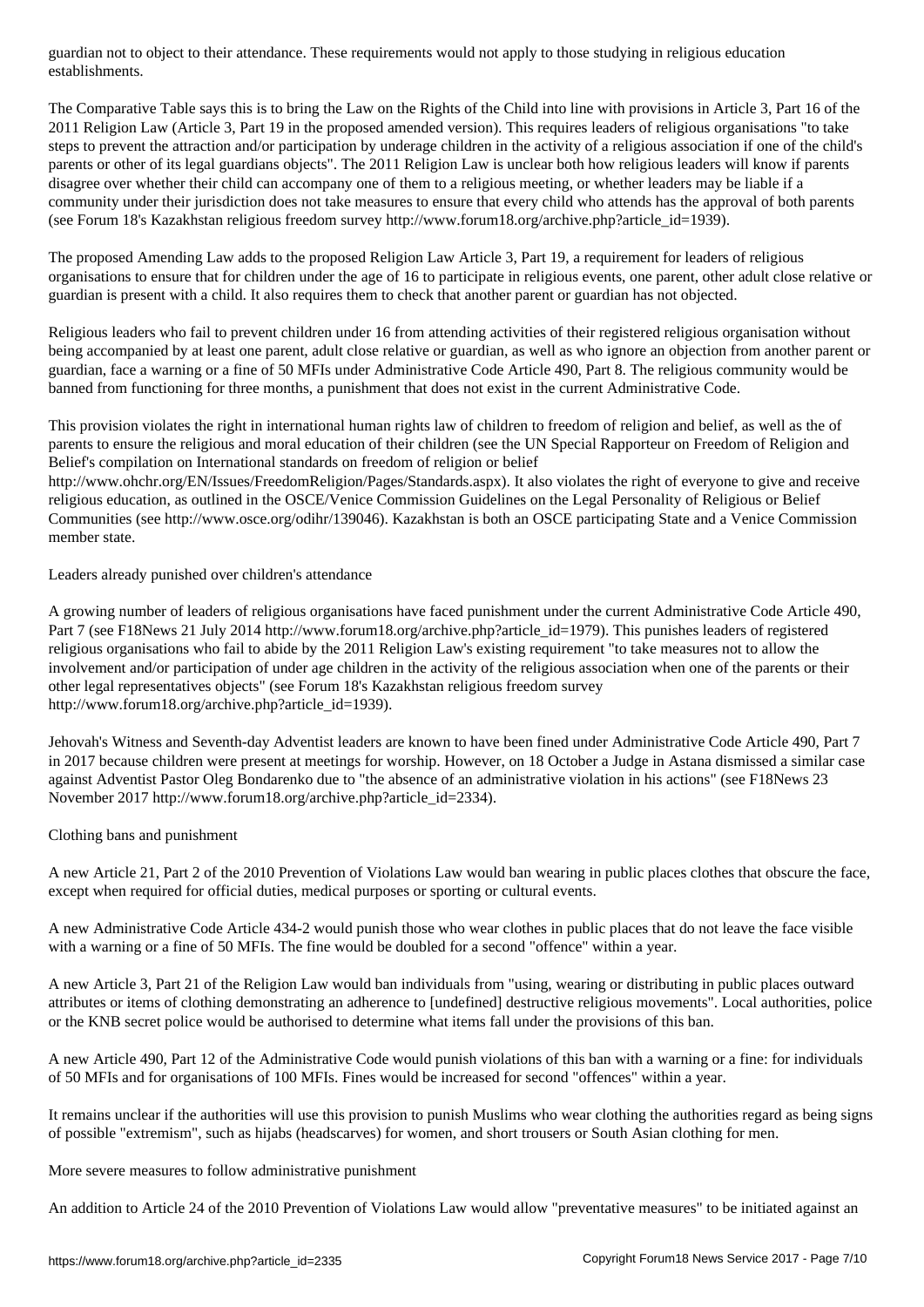"preventative conversation" to deprivation of parental rights, being placed on a "preventative register" or "preventative restriction of freedom of movement".

An addition to Article 6 of the 2014 Law on Internal Affairs Agencies would similarly allow the ordinary police to issue written warnings, which would have to be carried out, to individuals who have "committed an administrative violation in the area of religious activity". Those who have been given such written warnings are to be added to the list of those subject to fingerprinting, and having photos, video and sound recordings taken and biological and other samples taken.

The Comparative Table claims that this is necessary because such individuals, who have been prosecuted for exercising their freedom of religion and belief without state permission, are a "risk group" of getting involved in "terrorism".

"Extremism" and "terrorism"

State rhetoric routinely mentions the exercise of freedom of religion or belief alongside "extremism" and "terrorism" as an excuse for restricting this and other freedoms (see Forum 18's Kazakhstan religious freedom survey http://www.forum18.org/archive.php?article\_id=1939). The draft Amending Law continues this pattern.

The Comparative Table makes specific reference to the State Programme to Counter Religious Extremism and Terrorism for 2017-2020, which attacks the exercise of freedom of religion and belief and other human rights (see F18News 5 January 2017 http://www.forum18.org/archive.php?article\_id=2243).

A new Article 4, Part 14 of the Religion Law places the duty on the Religious Affairs Committee of determining "signs showing adherence to destructive religious movements, including external attributes and items of clothing".

An addition to Article 5 of the 2005 Law on State Grants would provide for state grants to organisations offering "measures to prevent religious extremism and terrorism". This would include grants to centres to help "those who have fallen under the influence of destructive and extremist religious movements", as well as those conducting "preventative informational work among the population".

The government already funds so-called "anti-sect" centres which often criticise the exercise of freedom of religion and belief and participate in prosecutions of people exercising this freedom (see F18News 8 February 2016 http://www.forum18.org/archive.php?article\_id=2147). These centres have also been thought by local people to be used "to prepare the ground for restrictive laws against freedom of religion or belief" (see F18News 6 May 2011 http://www.forum18.org/archive.php?article\_id=1568).

The October 2016 OSCE Preliminary Opinion Legal Review on the January 2017 Amending Law called on Kazakhstan to "at a minimum, to amend and more strictly circumscribe the definition of "extremism" and "extremist activities" to ensure that only acts connected to violence or other criminal acts are criminalized" (see

http://legislationline.org/download/action/download/id/6423/file/296\_TERR-KAZ\_6Oct2016\_en.pdf). The UN Human Rights Committee's July 2016 Concluding Observations (CCPR/C/KAZ/CO/2) on Kazakhstan were similarly highly critical of, among other things, Kazakhstan's "broad formulation of the concepts of "extremism", "inciting social or class hatred" and "religious hatred or enmity"" and called for laws to be brought "into full compliance" with its international human rights obligations (see F18News 22 July 2016 http://forum18.org/archive.php?article\_id=2201).

# Greater official control

Proposed changes to the 2001 Local Government Law would introduce requirements for administrations on a District level and their leaders to ensure state control of the activity of "religious organisations, missionaries and religious educational establishments" in their area.

Amendments to Article 31 would introduce requirements for District or small town administrations to "study and analyse the religious situation" in their area. Amendments to Article 35 would introduce requirements for Akims (administration heads) similarly to "study and analyse the religious situation" in their area, as well as to "study and analyse the activity of religious associations, missionaries, and religious educational establishments functioning in the area".

At present, each Regional Akimat (administration) has a Religious Affairs Department, which has the power to initiate punishments for violations of the strict state controls on religion. Internal Policy Departments in Regional and District Akimats also often interfere in the activity of religious organisations.

The changes – if adopted – would increase the formal requirements for District level officials to conduct surveillance on and interfere in local residents' exercise of the right to freedom of religion or belief. The Comparative Table claims that the current absence of control over exercise of freedom of religion or belief at a local level "creates certain difficulties in the timely collection of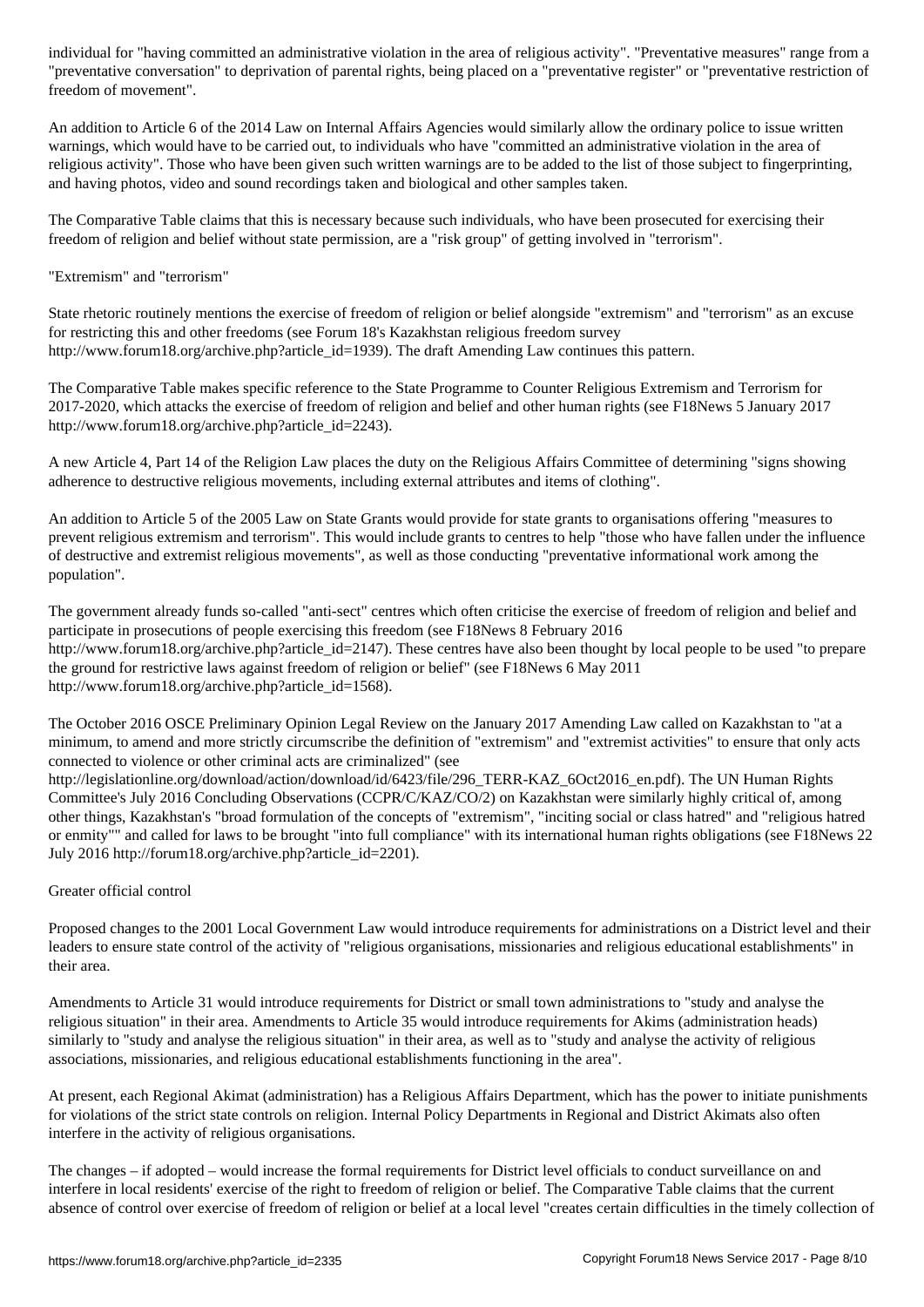The attempt to impose intrusive state control on the exercise by individuals and communities of freedom of religion and belief violates international human rights law, as outlined in the OSCE/Venice Commission Guidelines on the Legal Personality of Religious or Belief Communities (see http://www.osce.org/odihr/139046). Kazakhstan is both an OSCE participating State and a Venice Commission member state.

No freedom of religion and belief for officials?

A proposed addition to Article 13, Part 6 of the 2011 Religion Law – and a parallel addition to Article 13 of the 2015 State Service Law - would ban state officials from being "initiators in the creation of, as well as participants (members) of religious associations". The Comparative Table claims that this – and an addition banning officials from pressuring people to participate in a religious community or favouring a particular religious community in their official duties – are necessary to ensure the state remains secular.

It remains unclear what would happen if a state official attends a meeting for worship of a registered religious community after the Amending Law has entered into force. A legal specialist pointed out to Forum 18 that no legal definition of "member" of a registered religious organisation exists. The specialist also pointed out that different religious organisations organise themselves differently and some do not have formal "members".

An initial draft of the Code of Judges' Ethics – which sets out rules for judges' conduct inside and outside the courtroom – would have banned them from exercising freedom of religion or belief in their free time. However, when the Code was finally adopted in November 2016 the restrictions had been removed (see F18News 16 December 2016 http://www.forum18.org/archive.php?article\_id=2240).

Punishment for weddings outside registered places of worship

An addition to Article 2 of the Marriage Code in the final text of the Amending Law would ban the conducting of ceremonies of a religious marriage or the ending of a religious marriage away from registered places of worship. The only exception would be in cases of medical emergency, where such ceremonies could take place in homes or medical facilities and in the presence of both parties and a cleric of a registered religious organisation.

The final text adds a corresponding new Article to the Administrative Code, Article 491-1. This would punish those who violate these restrictions with a fine on individuals of 50 MFIs, and on organisations of 200 MFIs.

The Comparative Table notes what it claims as a high number of marriages of teenagers, particularly girls, often in religious ceremonies. However, it remains unclear why the draft Amending Law does not address this, while instead targeting those who conduct weddings in unapproved locations.

Some earlier provisions dropped, but no existing restrictions removed

The final draft removed some of the provisions of earlier drafts. A requirement that clergy have "higher religious education" has been dropped, as has a requirement that both parents give permission and be present when children attend religious events. A provision requiring the Religious Affairs Committee to set out the procedure for pilgrimages has been dropped. Provisions imposing extra local restrictions on building new places of worship have been dropped.

Also dropped was the proposed doubling of the fines on individuals and increasing them for communities under Article 490, Part 1 of the Administrative Code. A proposal that would also have allowed communities to be banned permanently even for a first "offence" under this Article has similarly been dropped. (END)

Reports on freedom of thought, conscience and belief in Kazakhstan can be found at http://www.forum18.org/Archive.php?query=&religion=all&country=29.

For more background, see Forum 18's Kazakhstan religious freedom survey at http://www.forum18.org/Archive.php?article\_id=1939.

For a personal commentary from 2005 on how attacking religious freedom damages national security in Kazakhstan, see F18News http://www.forum18.org/Archive.php?article\_id=564.

A compilation of Organisation for Security and Co-operation in Europe (OSCE) freedom of religion or belief commitments can be found at http://www.forum18.org/Archive.php?article\_id=1351.

Follow us on Twitter @Forum\_18 (http://twitter.com/forum\_18)